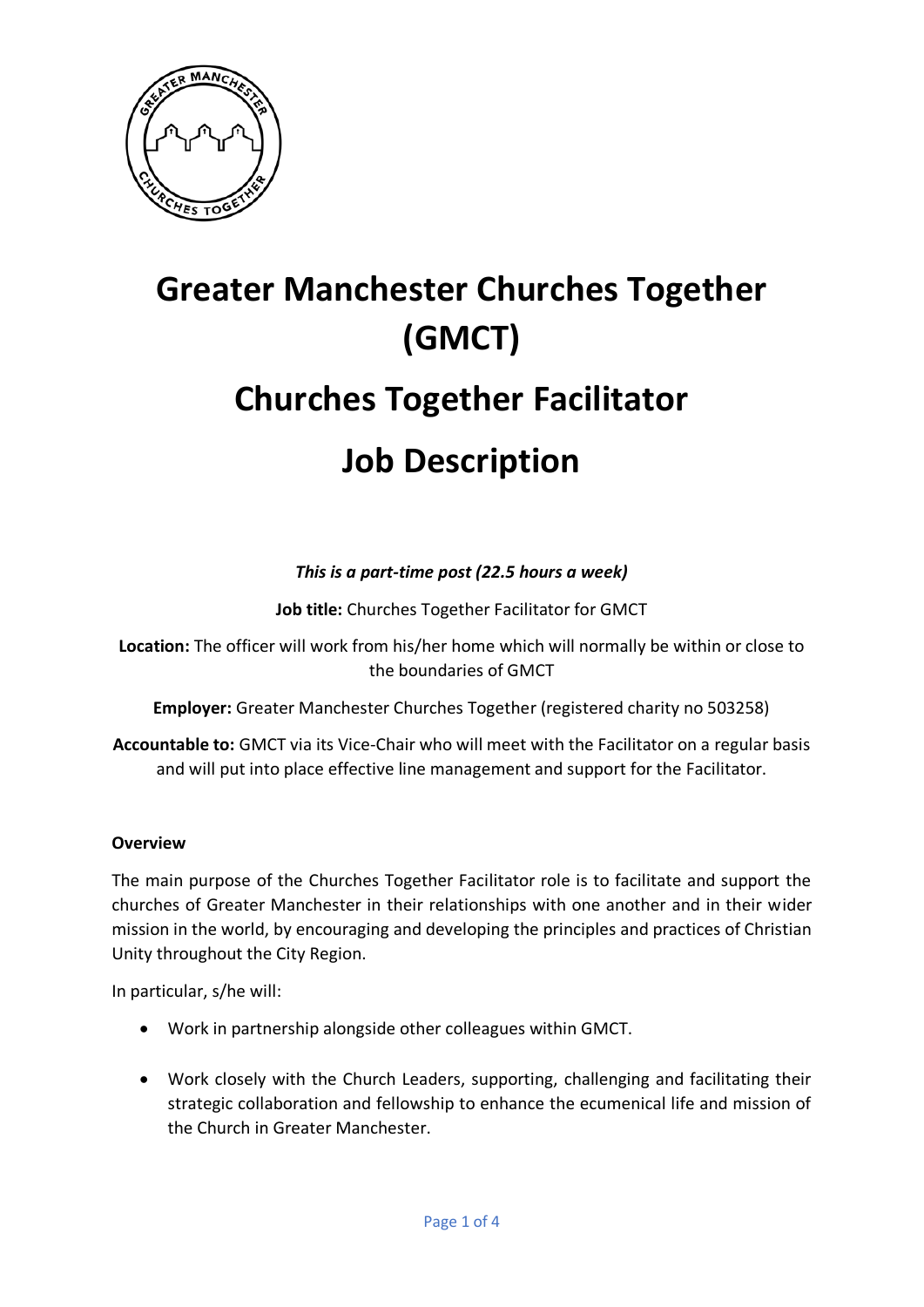

- Facilitate, encourage and work with the team of Denominational Ecumenical Officers to encourage and support local unity creativity and proactively through Churches Together Groups, Local Ecumenical Partnerships and in other ways, in their mission to the communities they serve.
- Facilitate the development of collaborative relationships for unity and mission within the whole Christian community in Greater Manchester.

#### **Tasks**

First and foremost the task of the Churches Together Facilitator is a ministry of encouragement. The core tasks reflect this emphasis.

The Churches Together Facilitator will:

- 1 Encourage and support the development of relationships between and across the local churches of Greater Manchester and further the missions of the churches as they work together, including an engagement with the Movement for Recovery under the GMCT umbrella. This will include actively seeking to develop ecumenical relationships with Black led churches, Evangelical churches and Orthodox churches currently underrepresented in GMCT.
- 2 Work with the Trustees and provide input, resource and budgetary advice to the group in their capacity as the lead strategy group of GMCT.
- 3 Facilitate, develop and support the work of the Presidents Group and ensure the implementation of their deliberations by bringing these back to the attention of the Trustees.
- 4 Work in conjunction with the Denominational Ecumenical Officers (DEOs) to promote, encourage and advise local ecumenical initiatives, including existing Churches Together groups (CTs) and Local Ecumenical Partnerships (LEPs) and foster the creative development of local ecumenism in their mission to the communities they serve.
- 5 Liaise between the three units of governance in GMCT, supporting, challenging and facilitating their strategic collaboration and fellowship.
- 6 Take the lead in networking and communication both within the church family and with outside bodies, including Greater Manchester Industrial Mission. This will involve: maintaining an up-to-date website, and developing effective channels of communication through modern IT methods e.g. social media.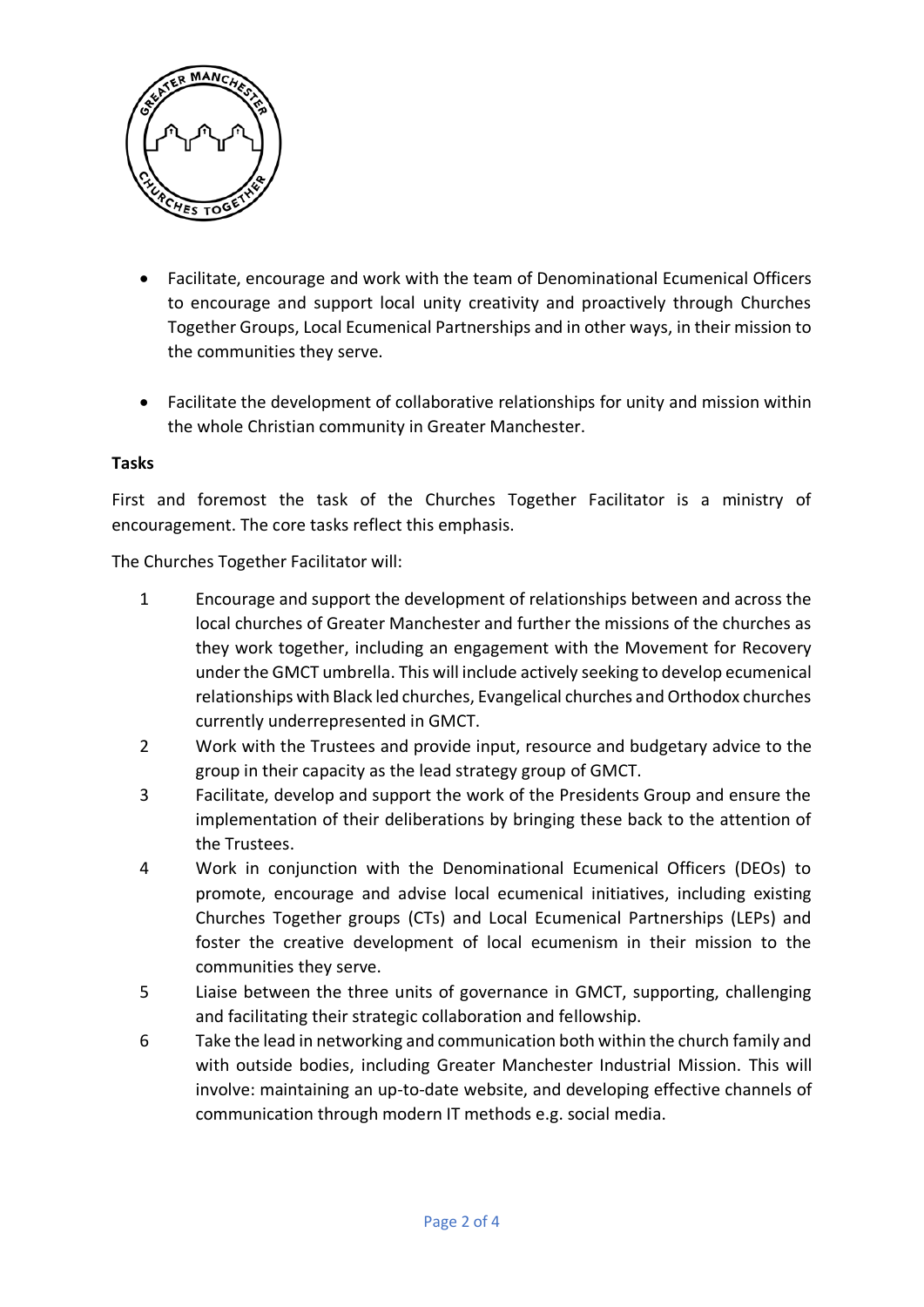

- 7 Ensure, again in conjunction with the DEOs, that GMCT carries out its Sponsoring Body responsibilities for LEPs, such as advising on constitutions and organising reviews (though not necessarily undertaking such reviews personally).
- 8 Be the point of contact for ecumenical enquiries from churches and individuals, but also refer them on to others as appropriate. Media enquiries would be handled in conjunction with the chair of Trustees (if relating to GMCT) or the appropriate person within a specific denomination.
- 9 Represent GMCT at regional and national levels or ensure it is represented appropriately, building up a network of representation as part of a collaborative style of working.
- 10 Assist in preparations for the Annual Assembly of GMCT.
- 11 The Churches Together Facilitator will bring to the attention of his/her line manager any way in which GMCT does not comply with Charity Commission requirements or any concerns about the sustainability of the budget.
- 12 Any other tasks required by the Strategy and Development Group of GMCT.

The Churches Together Facilitator works in the context of a network of similar officers in the counties of England and is supported by the staff of Churches Together England. As well as attending CTE's training course for new officers in the first year of appointment, the Churches Together Facilitator will also attend annual meetings of Intermediate Ecumenical Officers and will meet with those in his/her region two or three times a year for mutual support, help and collaboration.

### **Outcomes**

As a result of the Churches Together Facilitator work we hope to see, by the grace of God:

- Growing relationships of trust between the Member Churches of GMCT and other Christian groups in the county.
- Imaginative new patterns of ecumenical mission at local level which are light-touch and flexible.
- Encouragement of initiatives in the sharing of buildings and ministry for mission across the city-region.
- Efficient servicing of necessary meetings.
- Excellent outward-facing communications about GMCT and its Member Churches in the media.